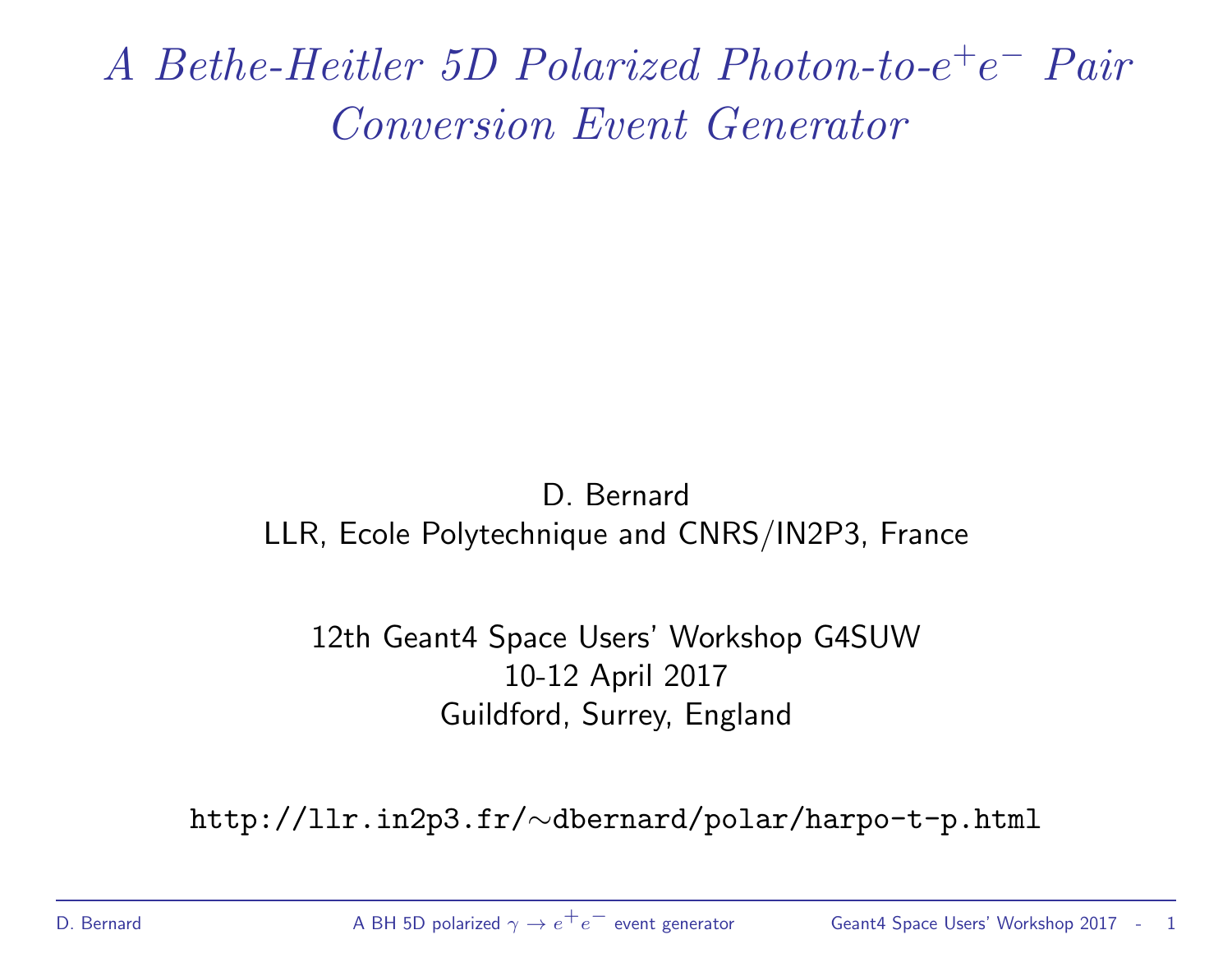## Talk Layout

• The context: HARPO: high-performance  $\gamma$ -ray astronomy and linear polarimetry with conversion to  $e^+e^-$  pairs with a gas TPC

telescope performance studies and the studies number of the NIM A 701 (2013) 225 polarimeter performance studies and the number of the NIM A 729 (2013) 765 cosmic-rays TPC tracker characterization NIM A 718 (2013) 395 polarized  $\gamma$ -ray beam data-taking campaign PoS (ICRC2015) 1016 high dilution factor polarimetry on beam demonstrated SPIE (2016) 99052R Recent Summary **ScilleGHE2016** arXiv:1702.08429

- Event generator:
	- Past achievements: a VEGAS based generator Exact, 5D, polarized, Event generator NIM A 729 (2013) 765 Event generator comparison **Astropart.** Phys. 88 (2017) 60
	- Present activities: towards VEGAS free generation
	- Perspectives for the future: change it to a private G4EmModel
		- Donation as a public physics model if agreeable by the G4 Coll.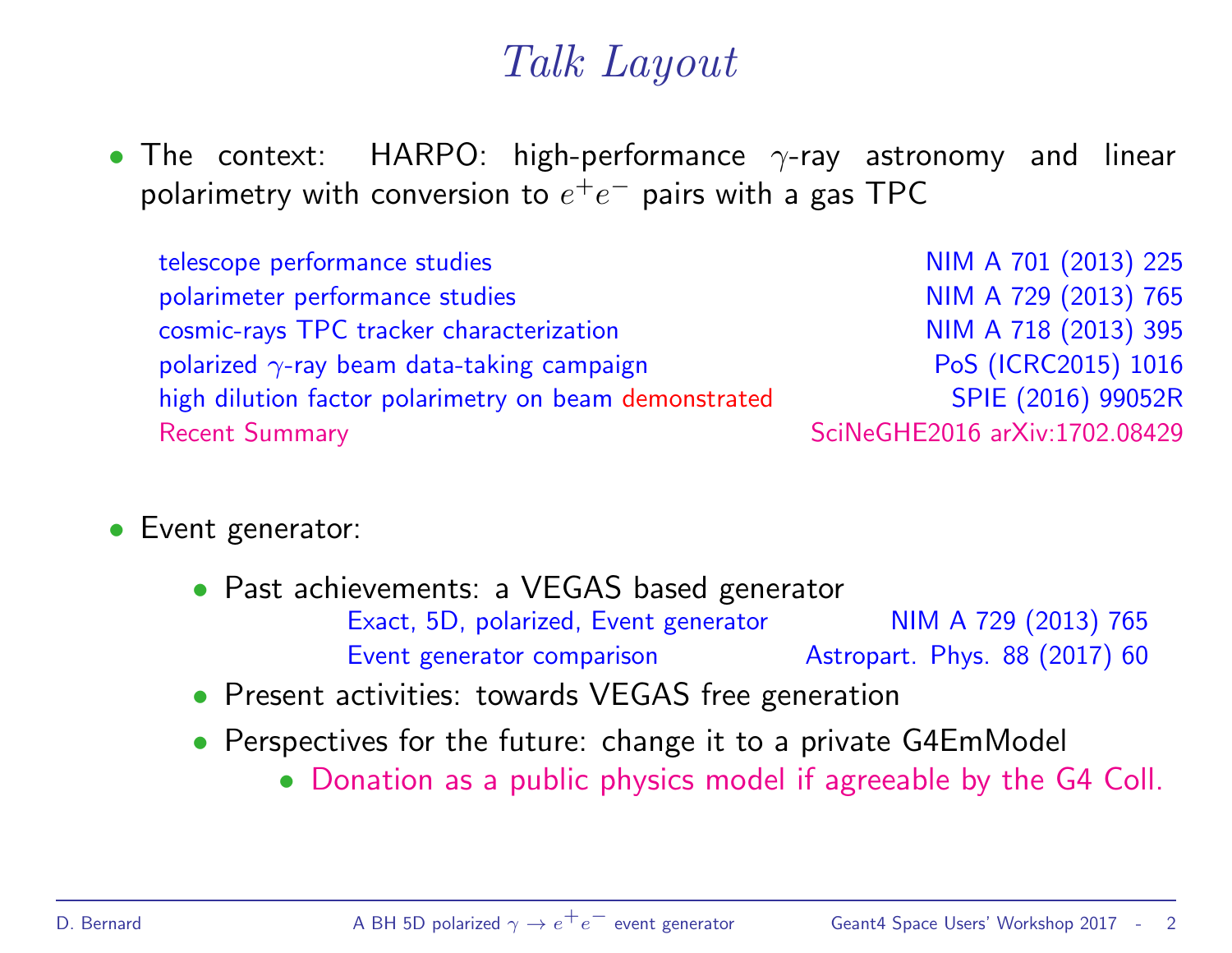## HARPO: angular resolution and sensitivity

• For  $\gamma \to e^+e^-$ , the sensitivity wall is mainly an angular resolution wall.

single photon angular resolution boint-like source sensitivity

 $0.27 \oplus 0.27 = 0.38$ °  $\odot$  100 MeV (à la Fermi, 3 year,  $5\sigma$ ,  $> 10\gamma$  ..)



Nucl. Instrum. Meth. A 701 (2013) 225 Nucl. Instrum. Meth. A 701 (2013) 225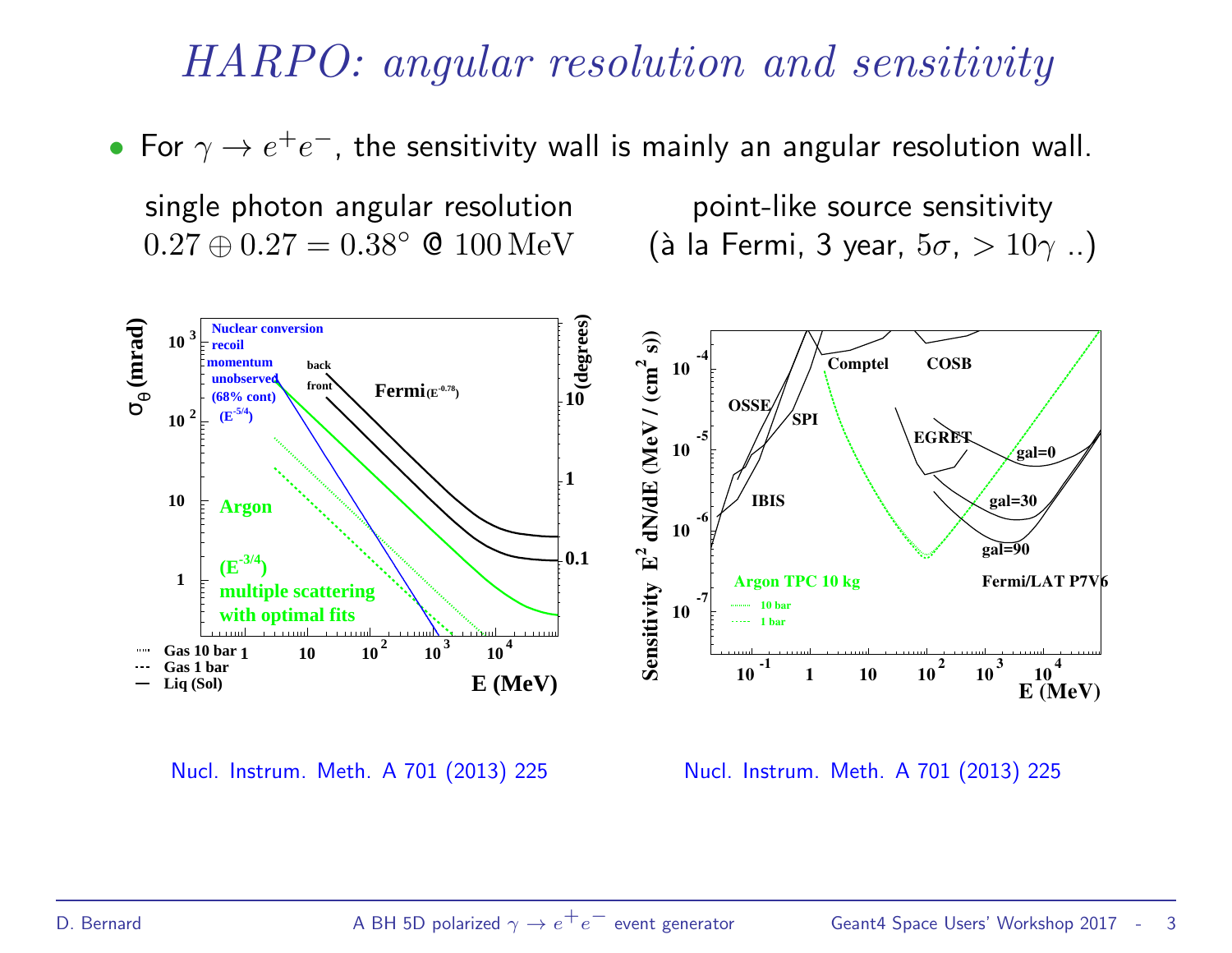## Angular resolution and sensitivity



"Fermi-LAT below 100 MeV (Pass8 data)", Julie McEnery,

"e-ASTROGAM workshop: the extreme Universe", Padova Feb-March 2017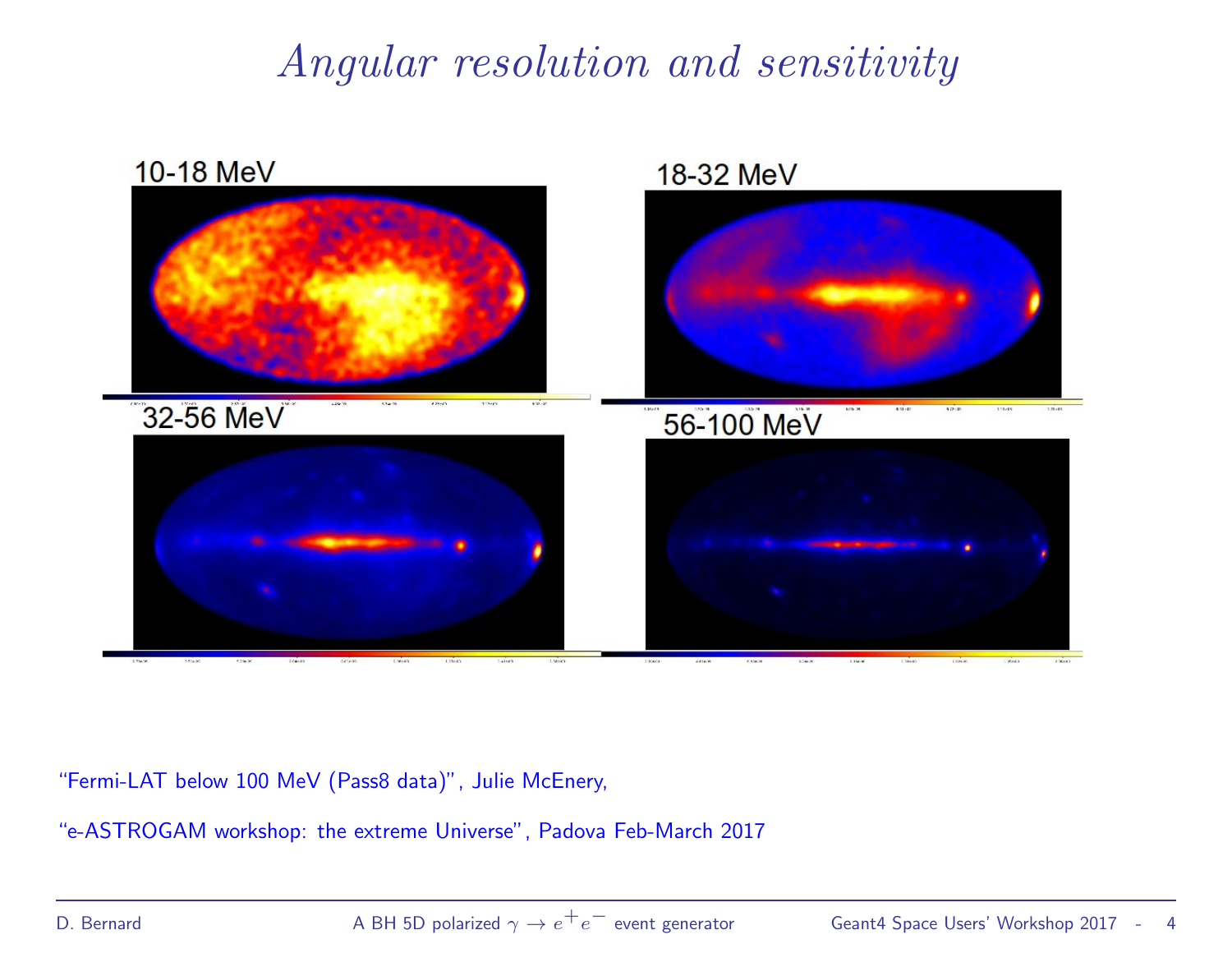## HARPO: Linear polarimetry

- Polarimetry major diagnostic at low energies (radio optics X)
- Missing  $E > 1$  MeV
- Would enable decipher leptonic/hadronic Blazar models, point to emission region in pulsars, tag the transition energy for magnetars, extend Lorentz invariance violation (LIV) searches sensitivity ...
- Needs large statistics  $\rightarrow$  needs low energies

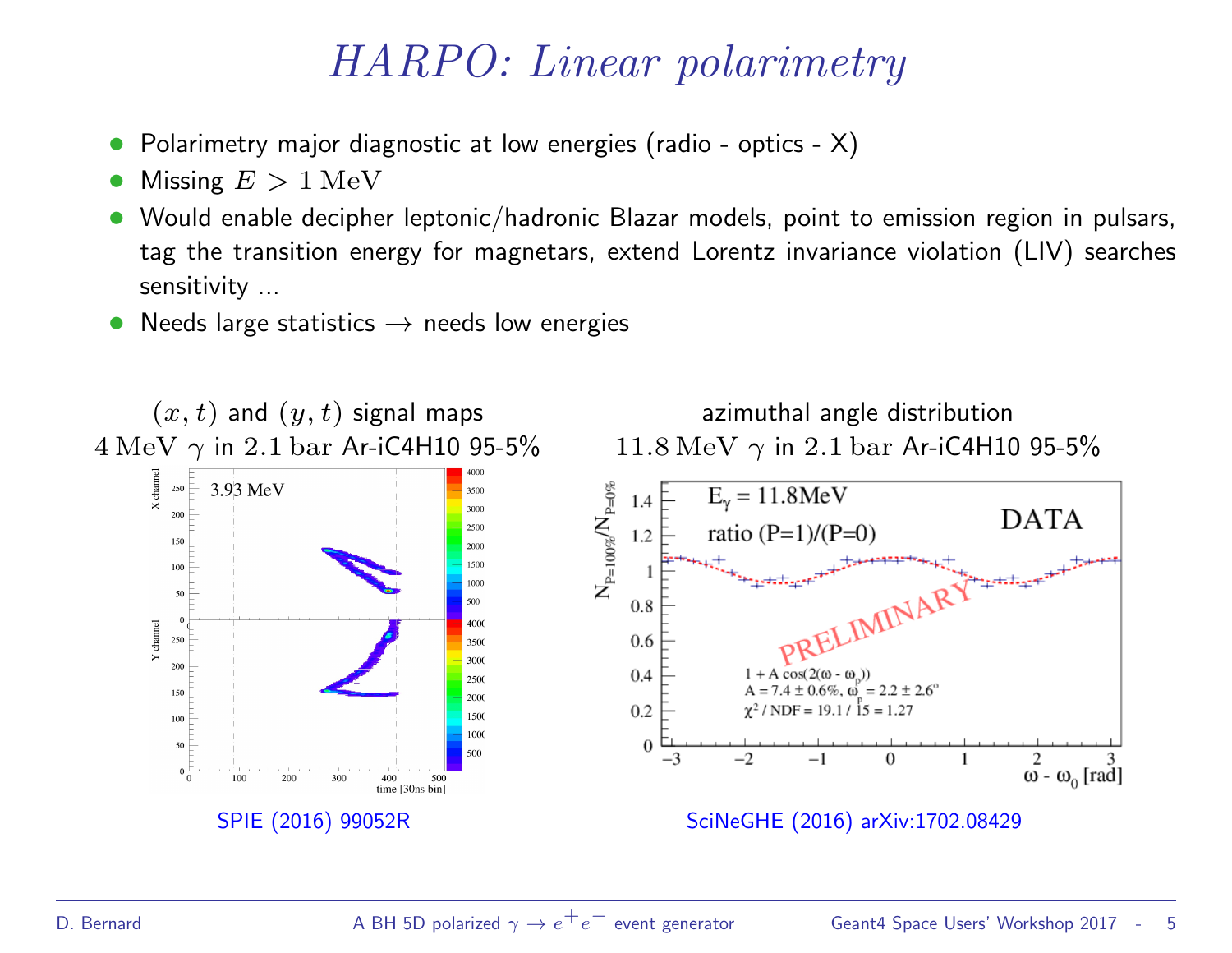## An exact, 5D, Polarized Generator

- 5D final state:  $\varphi_+, \theta_+, \varphi_-, \theta_-, x_+ \equiv E_+/E_\gamma$
- BASES / SPRING version of the VEGAS method, S. Kawabata, Comp. Phys. Comm. 88, 309 (1995).
- Differential cross section either from:
	- Feyman diagrams (important for low energy triplet) HELAS, H. Murayama, KEK-91-11.
	- Bethe-Heitler approximation (2 dominant diagrams only)
- Exact:
	- no low energy approximation
	- no small angle approximation
	- 5D differential Xsection sampled, no product of 1D differential Xsections
	- strict energy-momentum conservation
- Polarized:
	- linearly polarized photons
	- unpolarized photons
	- partially polarized photons
- Target: nucleus or electron (triplet conversion)
- $\bullet$  Atomic electron field screening: form factor  $F(q^2)$ , coherent (nuclear), incoherent (triplet)
- (2012 2013): extensive validations for high-energy photons,  $E = 4 400$ , MeV

#### NIM A 729 (2013) 765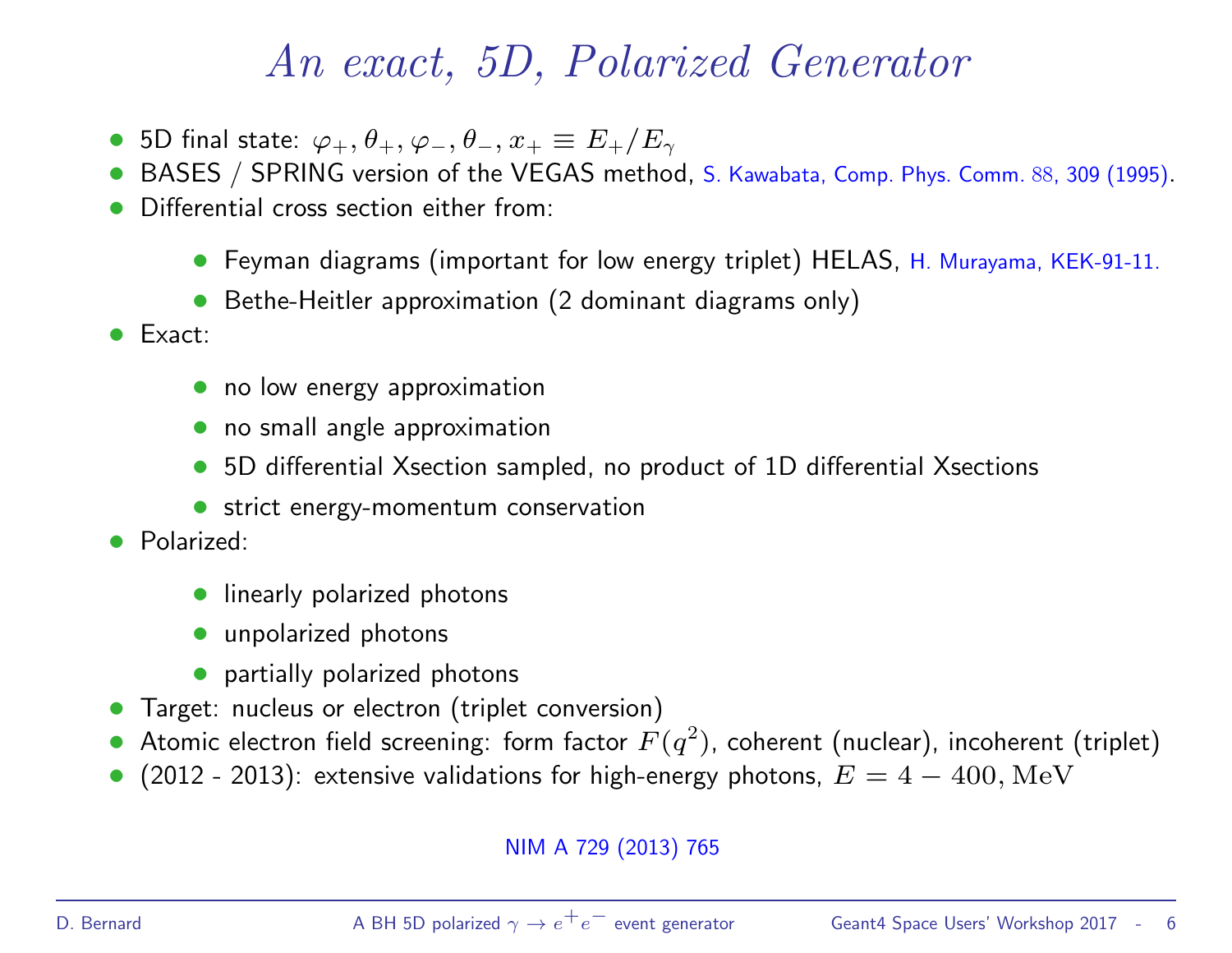# A full (5D) exact (down to threshold) polarized evt generator

• Variables: azimuthal  $(\phi_+, \, \phi_-)$  and polar  $(\theta_+, \, \theta_-)$  angles of  $e^+$  and  $e^-$ , and  $x_+ \equiv E_+/E_-$ 





#### • Diagrams

- (a), (b) dominant, either for nuclear, or triplet at high-energy.
- in addition, for triplet, 4 additional "exchange" diagrams.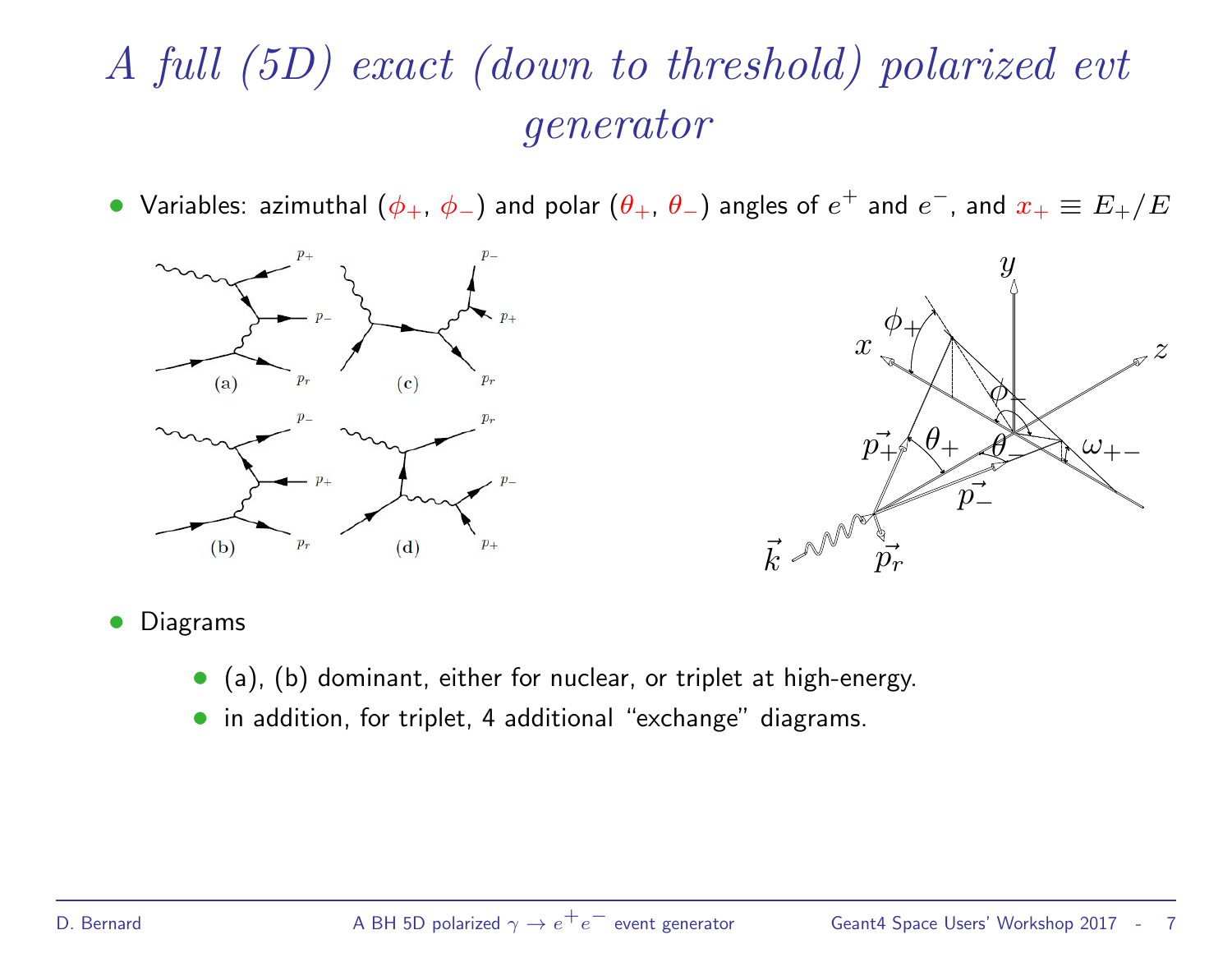#### Bethe-Heitler differential cross section: 1

• Linearly polarized gamma rays: 
$$
(c = 1, \quad \hbar = 1, \quad E = \hbar \omega = \omega)
$$

$$
d\sigma = \frac{-2\alpha Z^2 r_0^2 m^2}{(2\pi)^2 \omega^3} dE_+ d\Omega_+ d\Omega_- \frac{|p_-||p_+|}{|\vec{q}|^4} \left[ \left( 2E_+ \frac{p_{-} \sin \theta_{-} \cos (\psi + \phi)}{E_- - p_{-} \cos \theta_-} + 2E_- \frac{p_{+} \sin \theta_{+} \cos \psi}{E_+ - p_{+} \cos \theta_{+}} \right)^2 \right]
$$
  

$$
-q^2 \left( \frac{p_{-} \sin \theta_{-} \cos (\psi + \phi)}{E_- - p_{-} \cos \theta_-} - \frac{p_{+} \sin \theta_{+} \cos \psi}{E_+ - p_{+} \cos \theta_{+}} \right)^2
$$
  

$$
-\omega^2 \frac{(p_{+} \sin \theta_{+})^2 + (p_{-} \sin \theta_{-})^2 + 2p_{+}p_{-} \sin \theta_{+} \sin \theta_{-} \cos \phi}{(E_- - p_{-} \cos \theta_{-})(E_+ - p_{+} \cos \theta_{+})}
$$

 $with:$ 

"On the Polarization of High Energy Bremsstrahlung and of High Energy Pairs", M. May, Phys. Rev. 84, 265 (1951). Correction by a factor of 2: Jauch and Rohrlich, The theory of photons and electrons (Springer Verlag, 1976).

 $\psi \equiv \varphi^+$ 

• Non polarized gamma rays:

$$
\frac{-\alpha Z^2 r_0^2 m^2}{(2\pi)^2 \omega^3} dE_+ d\Omega_+ d\Omega_- \frac{|p_-||p_+|}{|\vec{q}|^4} \left[ \left( \frac{p_+ \sin \theta_+}{E_+ - p_+ \cos \theta_+} \right)^2 (4E_-^2 - q^2) + \left( \frac{p_- \sin \theta_-}{E_- - p_- \cos \theta_-} \right)^2 (4E_+^2 - q^2) + \frac{2p_+ p_- \sin \theta_+ \sin \theta_- \cos \phi}{(E_- - p_- \cos \theta_-)(E_+ - p_+ \cos \theta_+)} (4E_+ E_- + q^2 - 2\omega^2) - 2\omega^2 \frac{(p_+ \sin \theta_+)^2 + (p_- \sin \theta_-)^2}{(E_+ - p_+ \cos \theta_+)(E_- - p_- \cos \theta_-)} \right]
$$

"The quantum theory of radiation", W. Heitler, 1954.

 $2 = |\vec{p_+} + \vec{p_-} - \vec{k}|^2$ 

+ and  $\psi + \phi \equiv \varphi^{-}$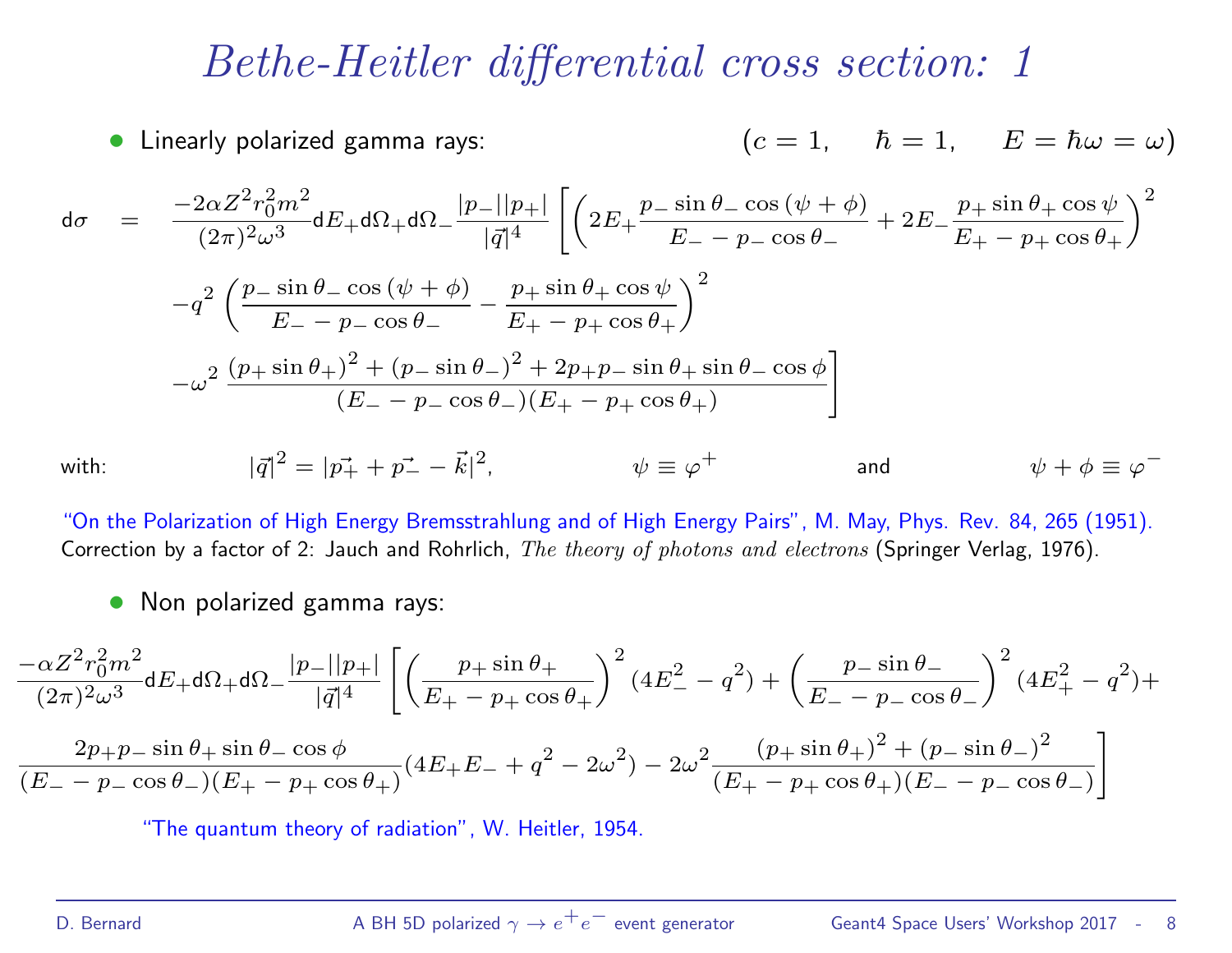#### Bethe-Heitler differential cross section: 2

• That is:  $d\sigma = \Phi(X_u + P \times X_p) dE_+ d\Omega_+ d\Omega_-$  with  $r_0^2m^2$  $\sqrt{(2\pi)^2\omega^3}$  $|p_-||p_+|$  $|\vec{q}|^{\frac{1}{4}}$ 

 $P$  the polarization fraction of the incident photon,

#### • And:

$$
X_u = \left[ \left( \frac{p_+ \sin \theta_+}{E_+ - p_+ \cos \theta_+} \right)^2 (4E_-^2 - q^2) + \left( \frac{p_- \sin \theta_-}{E_- - p_- \cos \theta_-} \right)^2 (4E_+^2 - q^2) + \right]
$$

$$
\frac{2p_+p_-\sin\theta_+\sin\theta_-\cos\phi}{(E_--p_-\cos\theta_-)(E_+-p_+\cos\theta_+)}(4E_+E_-+q^2-2\omega^2)-2\omega^2\frac{(p_+\sin\theta_+)^2+(p_-\sin\theta_-)^2}{(E_+-p_+\cos\theta_+)(E_--p_-\cos\theta_-)}\Bigg]
$$

$$
X_p = \cos 2(\phi + \psi)(4E_+^2 - q^2) \left(\frac{p_{-} \sin \theta_{-}}{E_{-} - p_{-} \cos \theta_{-}}\right)^2 + \cos 2\psi(4E_-^2 - q^2) \left(\frac{p_{+} \sin \theta_{+}}{E_{+} - p_{+} \cos \theta_{+}}\right)^2
$$
  
+2 cos (\phi + 2\psi)(4E\_{+}E\_{-} + q^2) \frac{p\_{-} \sin \theta\_{-} p\_{+} \sin \theta\_{+}}{(E\_{-} - p\_{-} \cos \theta\_{-})(E\_{+} - p\_{+} \cos \theta\_{+})}

• Partial screening effect of (other) atomic electrons parametrized by form factor (fn of  $q$ )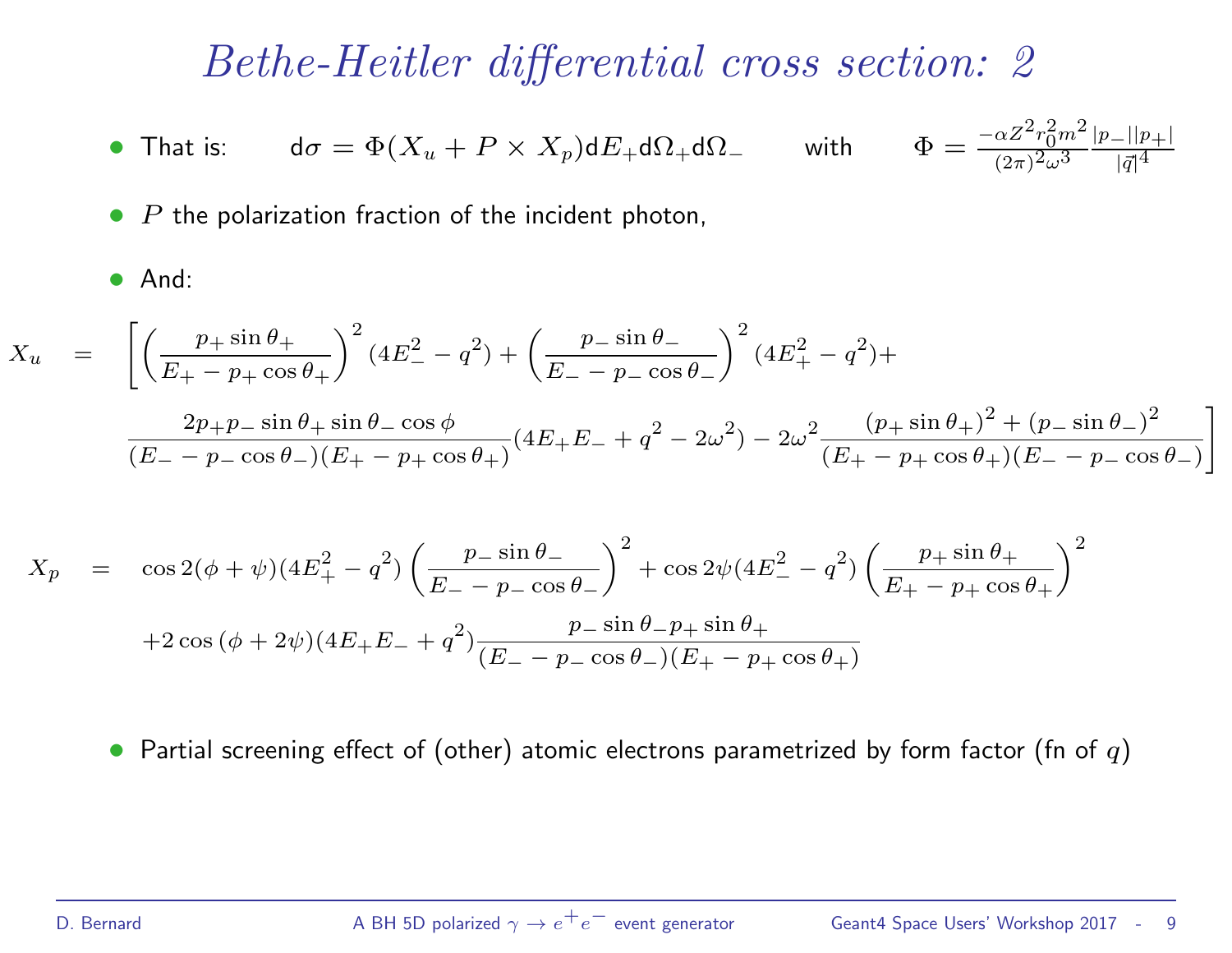#### Gears

• Variables that are actually generated:

| variable     | related to               |                       |
|--------------|--------------------------|-----------------------|
| $\lambda(1)$ | recoil polar angle       | in the CMS            |
| $\lambda(2)$ | recoil azimutal angle    |                       |
| $\lambda(3)$ | pair Invariant Mass(MeV) |                       |
| $\lambda(4)$ | positron polar angle     | in the pair CMS frame |
| $\lambda(5)$ | positron azimutal angle  | in the pair CMS frame |

- Output:
	- $e^+$ ,  $e^-$  and recoil 4-vectors

CMS : center of mass system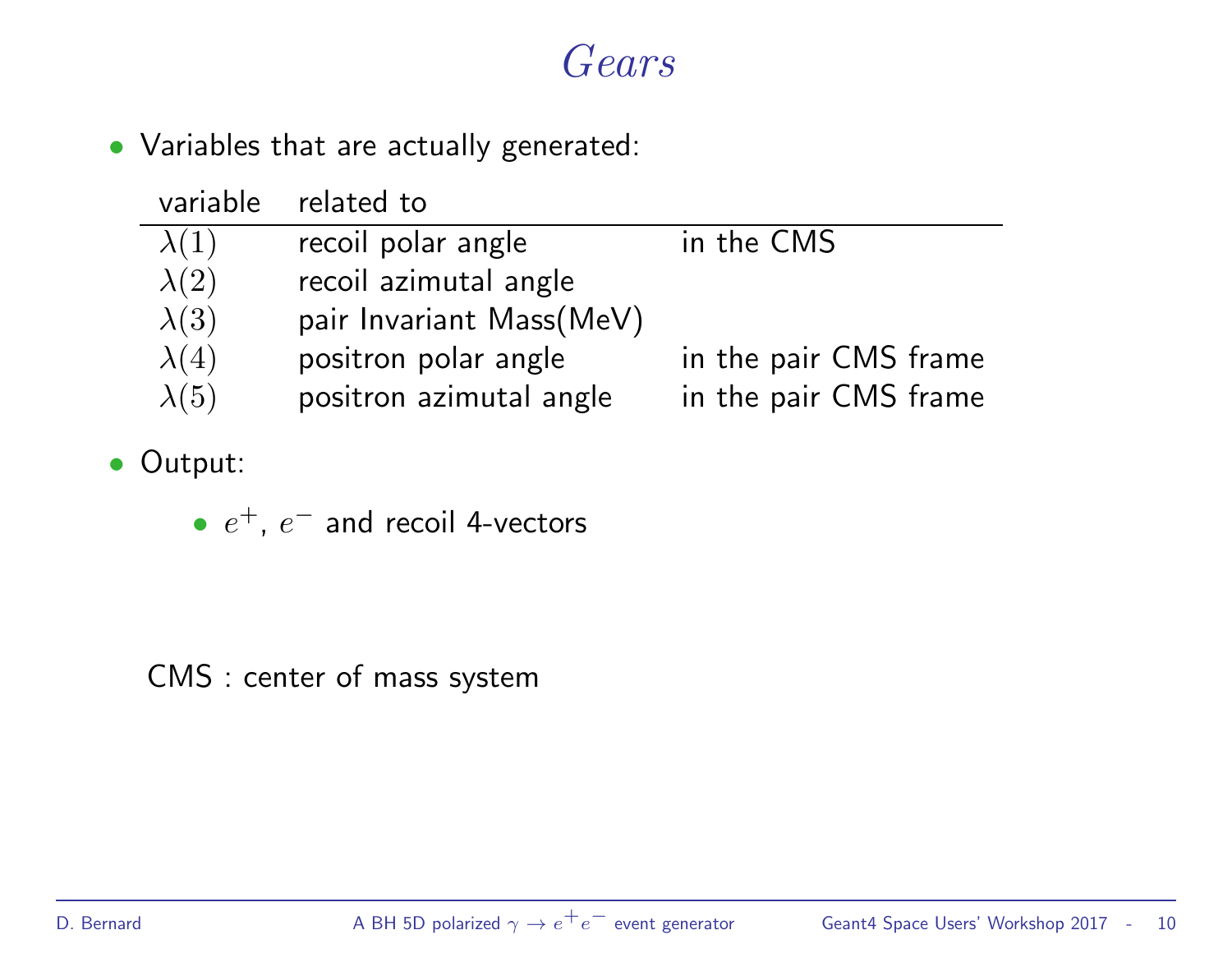Benchmark: 0: cross sections (argon)



- Comparison of the total mass attenuation coefficients (argon; with and without screening) with the data from NIST
- NIST data include all known effects (screening, Coulomb corrections ..)

```
J. H. Hubbell et al., J. Phys. Chem. Ref. Data 9, 1023 (1980).
```
NIM A 729 (2013) 765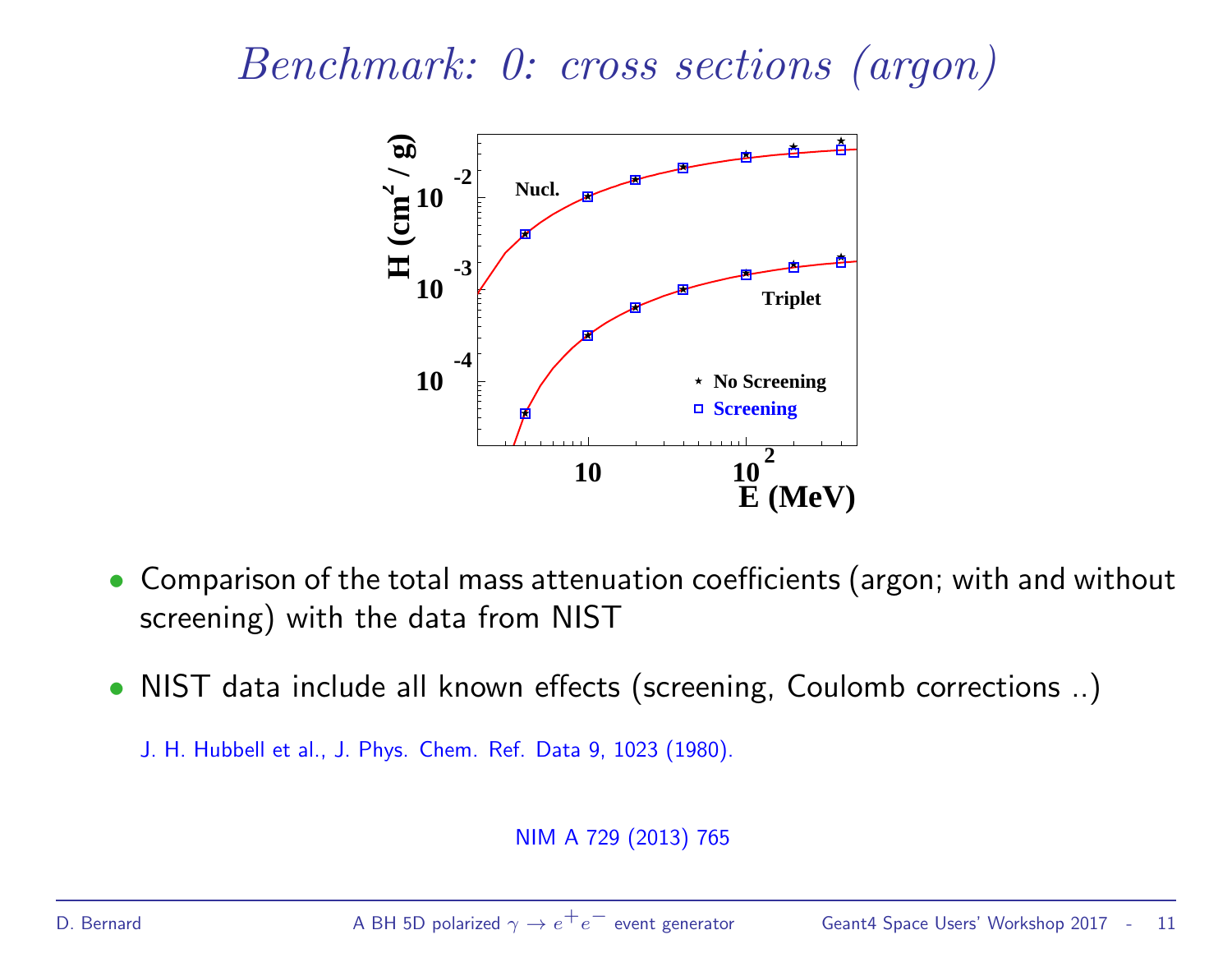Benchmark: 1: triplet / nuclear q-distribution ratio



FIG. 7. The ratio  $R$  between the recoil distributions for pair production by electrons and by a very heavy nucleus. The curves a, b, c, and d refer to lab photon energies  $\omega = 1000$ , 100, 50, and  $20$  mc<sup>2</sup>, respectively.

Without screening with screening

"Pair Production by Photons on Electrons", K. J. Mork, Phys. Rev. 160, 1065 - 1071 (1967).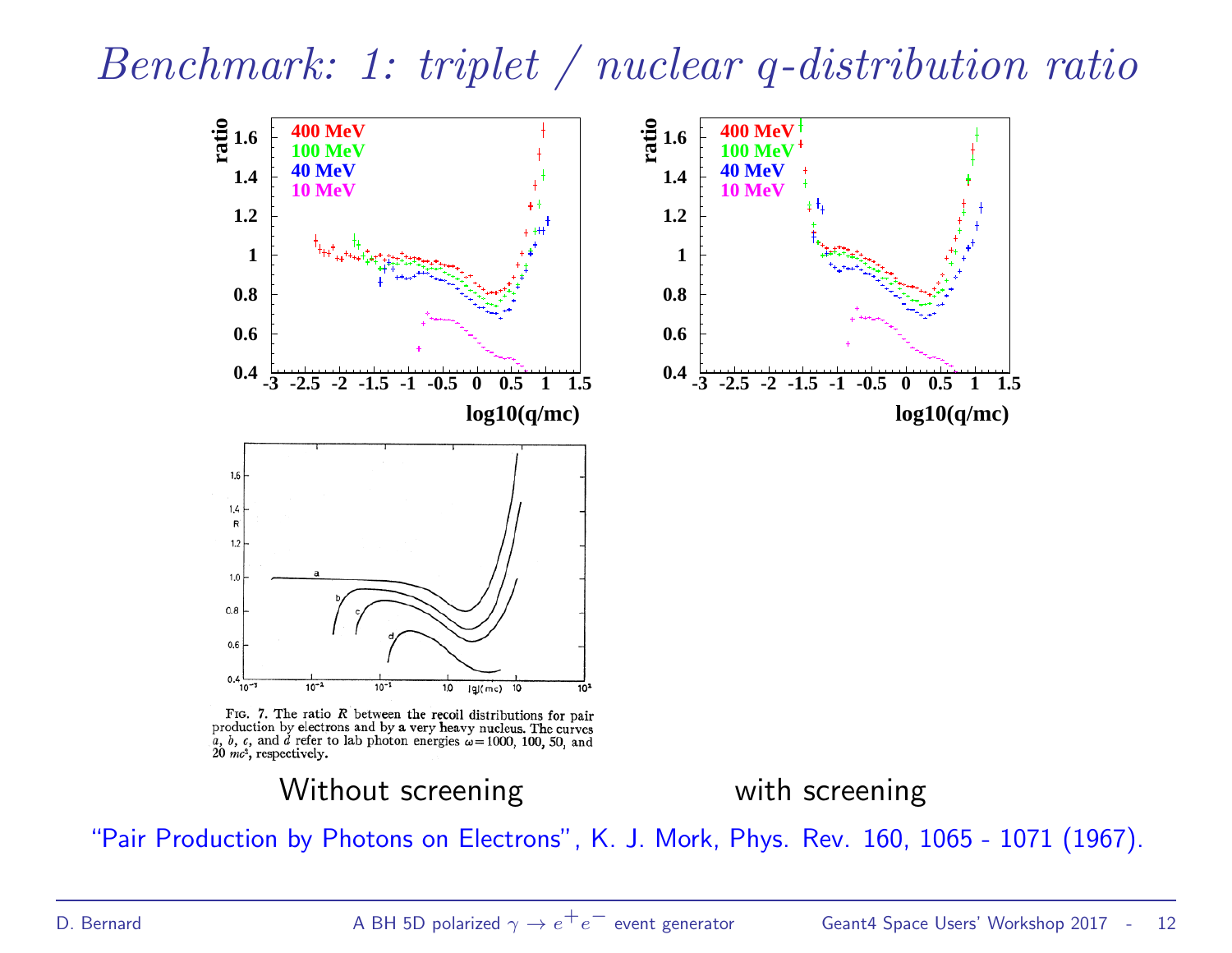## Benchmark: 2: triplet cross section above threshold  $q_0$

- Triplet conversion: cross section for recoil electron momentum larger than  $q_0$ ,  $\sigma(q > q_0)$ , as a function of  $q_0/mc$ , for various photon energies E; (Dashed is with form factor applied).
- High photon energy asymptotic expression by M. L. Iparraguirre and G. O. Depaola, Eur. Phys. J. C 71, 1778 (2011).



D.B. NIM A 729 (2013) 765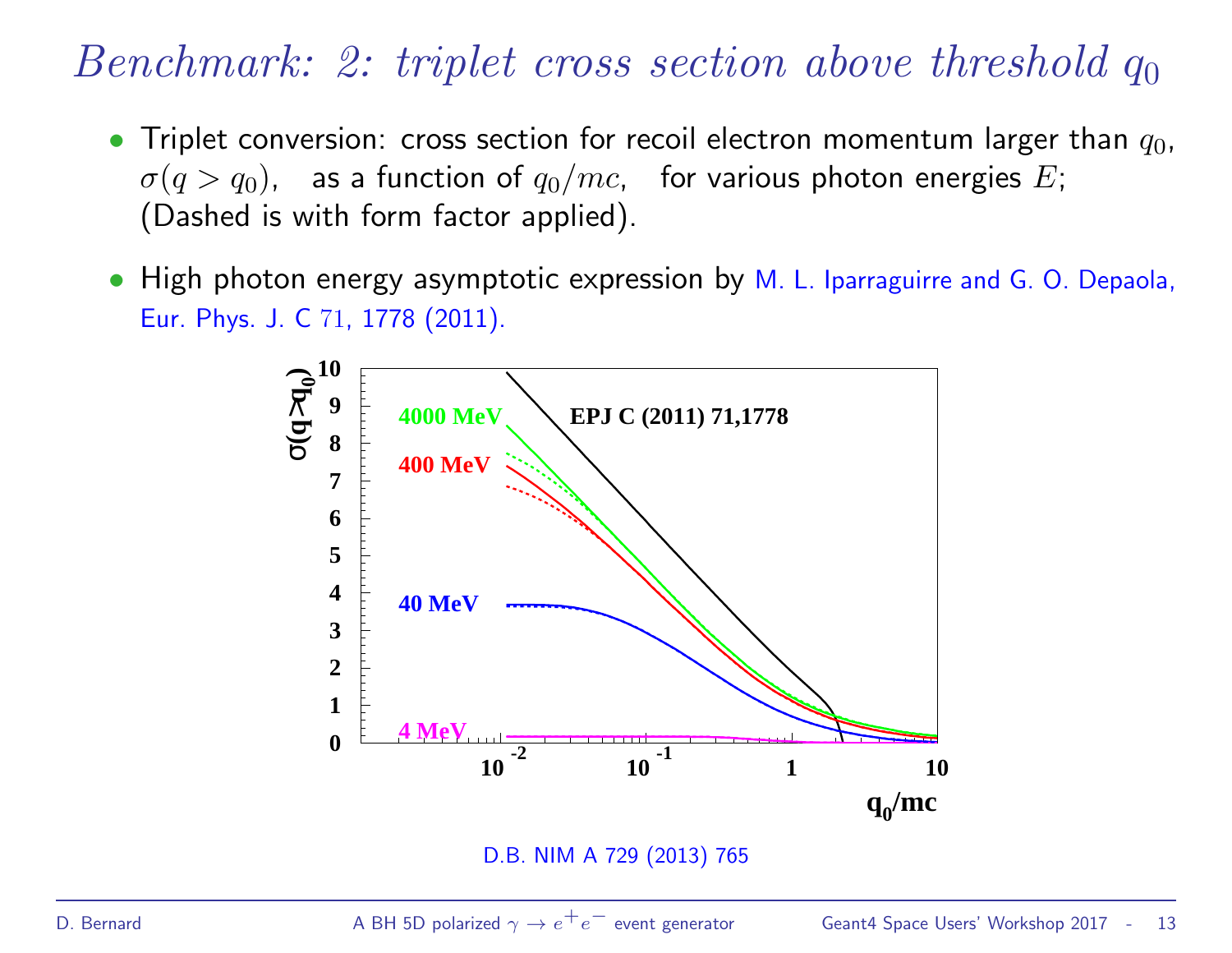Benchmark: 3: Most probable opening angle  $\hat{\theta}_{+-}$ 

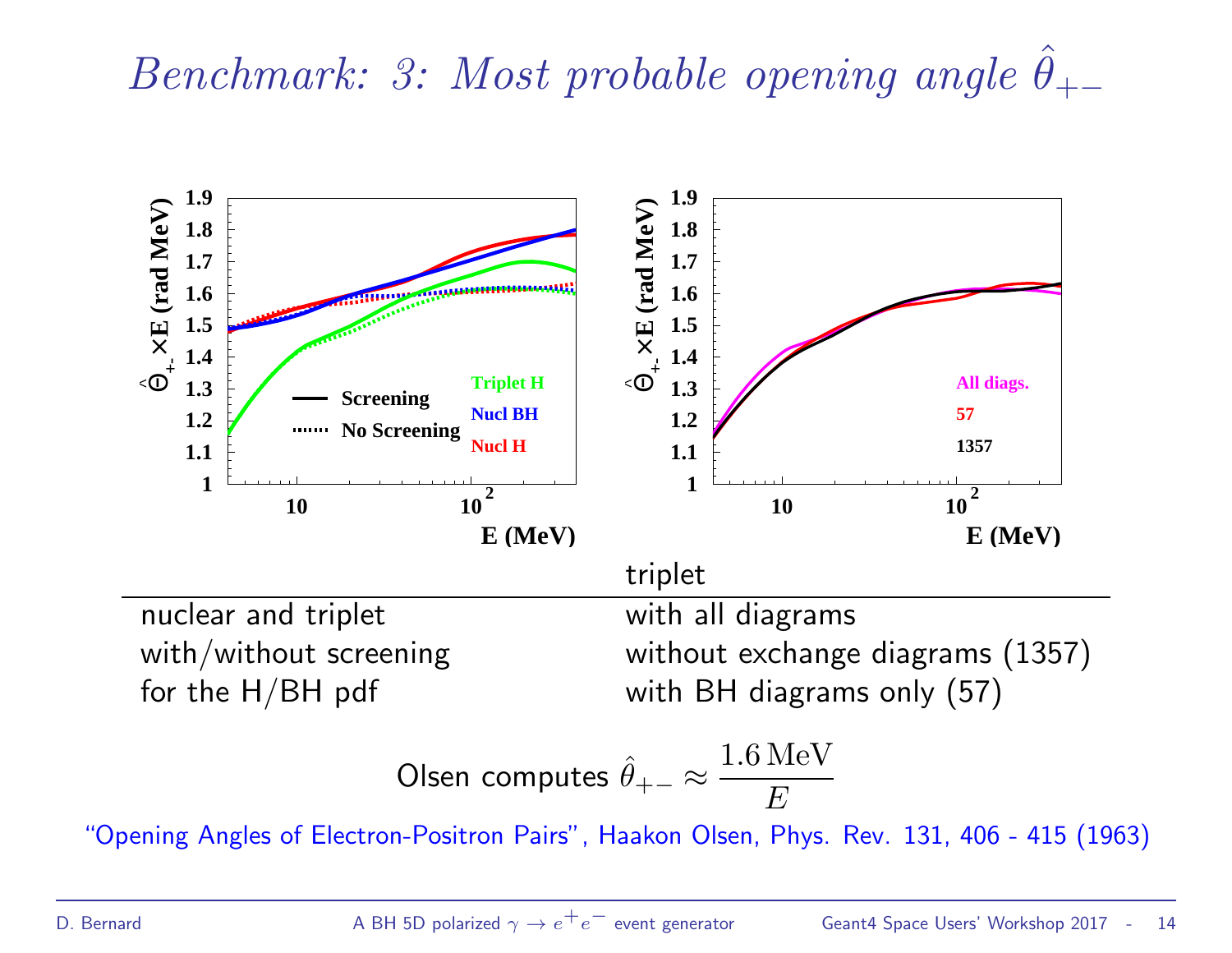#### VEGAS-based generator: more on validations

• Extend to 1.1 MeV - 1 GeV



R. Jost, "Distribution of Recoil Nucleus in Pair Production by Photons," Phys. Rev. 80, 189 (1950).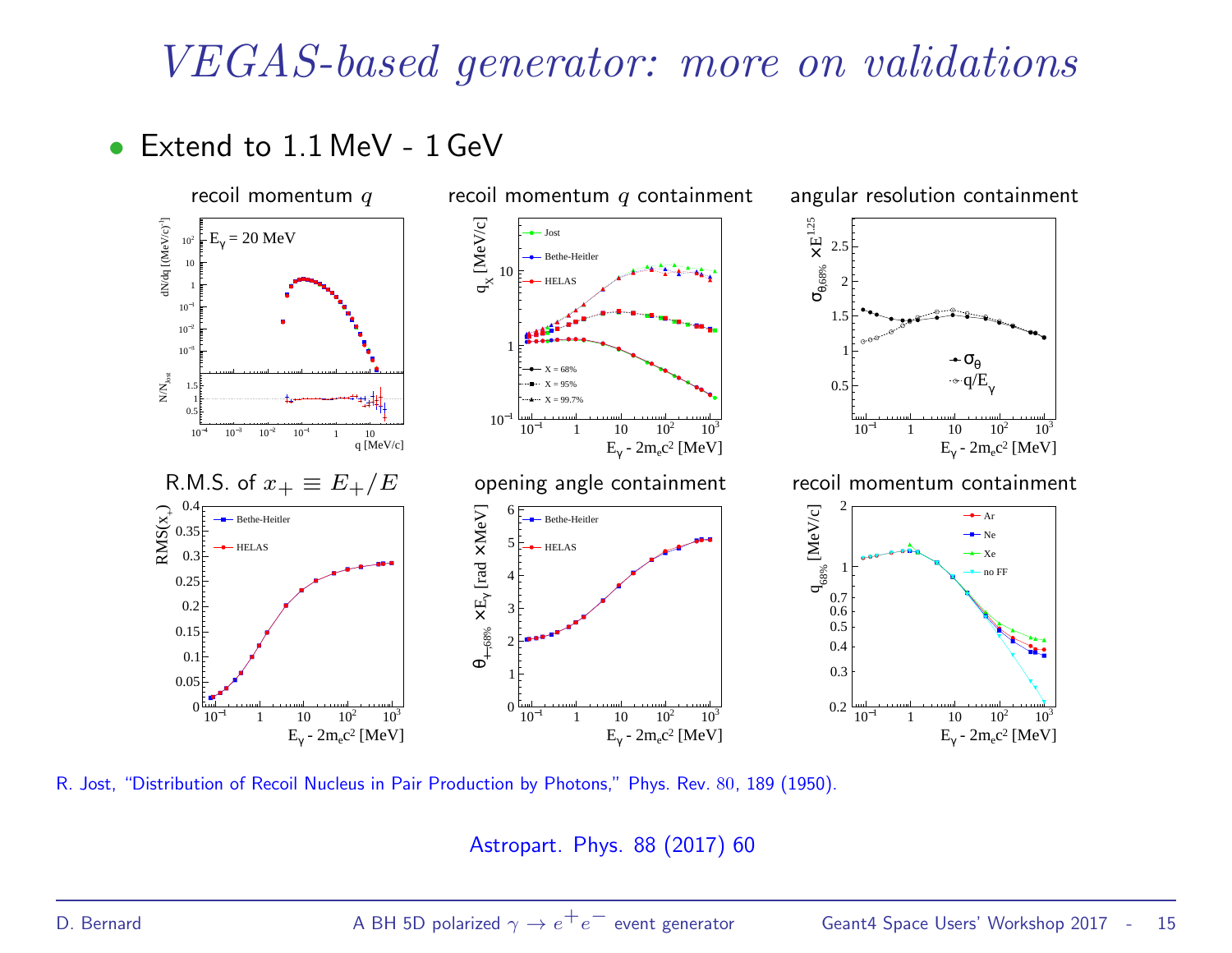## Conversion Event Generators: A Comparison

| Name                 | Model                               | Generator           |
|----------------------|-------------------------------------|---------------------|
| <b>HELAS</b>         | <b>HELAS</b> Feynman amplitudes     | <b>BASES/SPRING</b> |
| <i>Bethe-Heitler</i> | Bethe-Heitler                       | <b>BASES/SPRING</b> |
|                      |                                     |                     |
| G4:emstandard        | G4BetheHeitler                      | Geant4 10.02.01     |
| $G4$ :livermorepola  | G4LivermorePolarizedGammaConversion | Geant4 10.02.01     |
| $G4$ : penelope      | G4PenelopeGammaConversion           | Geant4 10.02.01     |
|                      |                                     |                     |
| EGS0                 | egs5, IPRDST $= 0$                  | $egs5$ 1.0.6        |
| <i>EGS2</i>          | egs5, IPRDST $= 2$                  | egs5 1.0.6          |

•  $G4:livermore$  has same kinematics as  $G4:emstandard:$  not shown here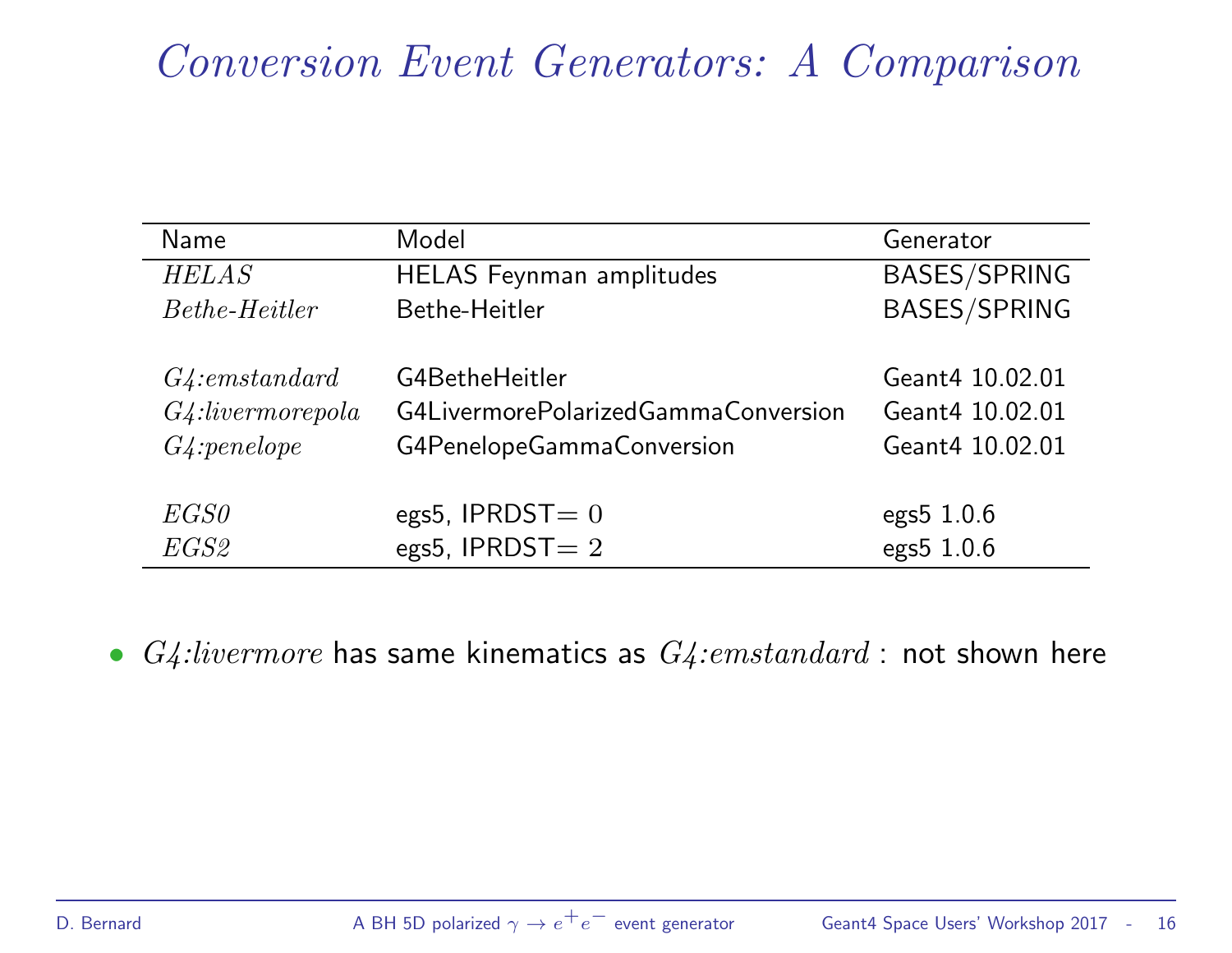## Event Generator Comparison: Kinetic Variables



- Recoil momentum incorrectly simulated by G4 and EGS5 physics models
- Inspection of code and/or documentation shows that they (most often) don't even conserve energy-momentum.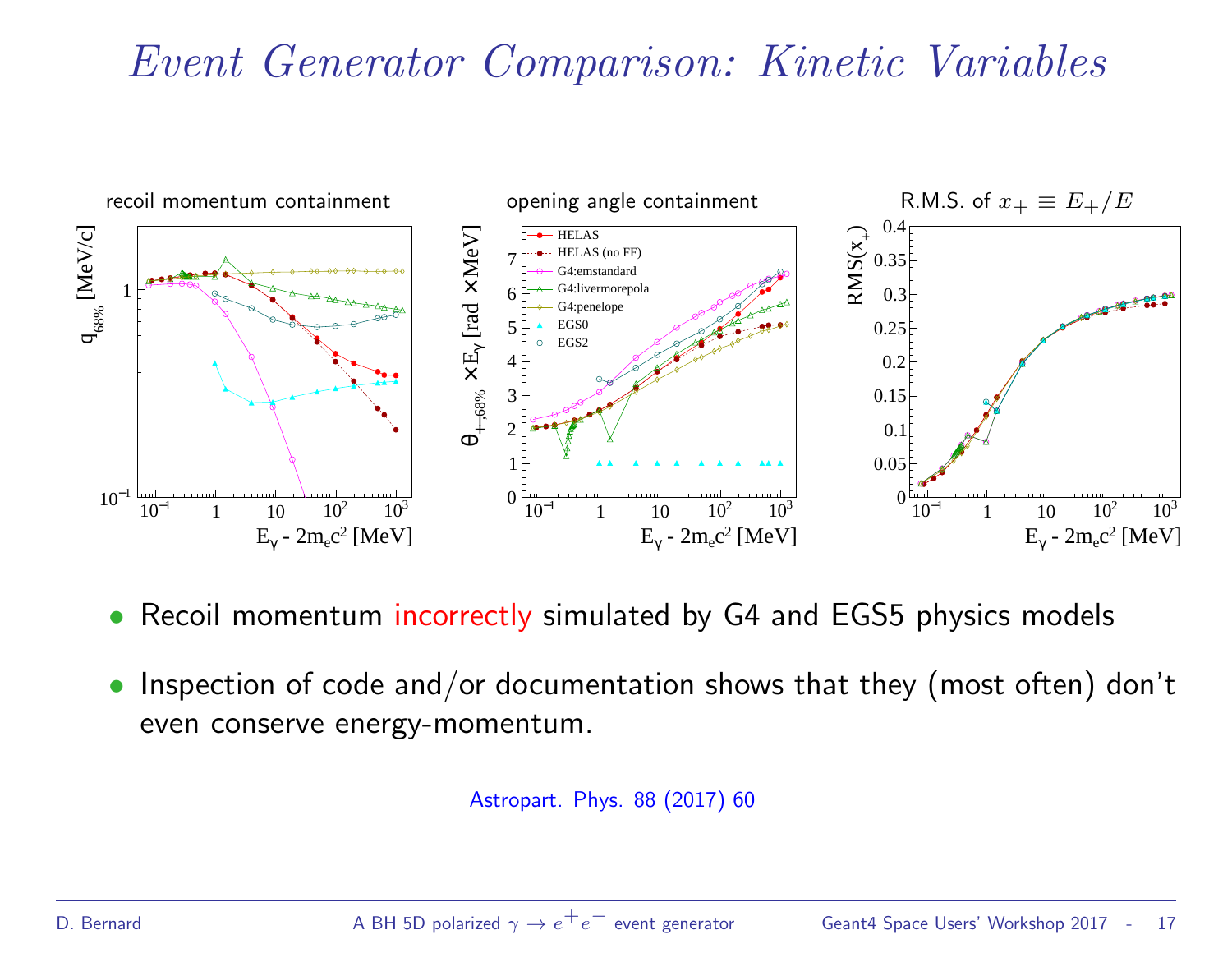## Event Generator Comparison: Angular Resolution



- HELAS: Form Factor (argon): an effect for  $E > 100 \text{MeV}$
- **HELAS:** parametrization of  $\sigma_{\theta}$ :

| 68%   | 1.5 rad $(E/{\rm MeV})^{-1.25}$                |
|-------|------------------------------------------------|
| 95%   | 2.9 rad $(E/{\rm MeV})^{-1.05}$                |
| 99.7% | $4-9 \,\mathrm{rad}\,(E/\mathrm{MeV})^{-1.00}$ |

- G4 and EGS5 models have 68% angular resolution crazy.
	- Most often,  $e^+$  and  $e^-$  generated back-to-back and polar angles generated independently : does not conserve energy-momentum.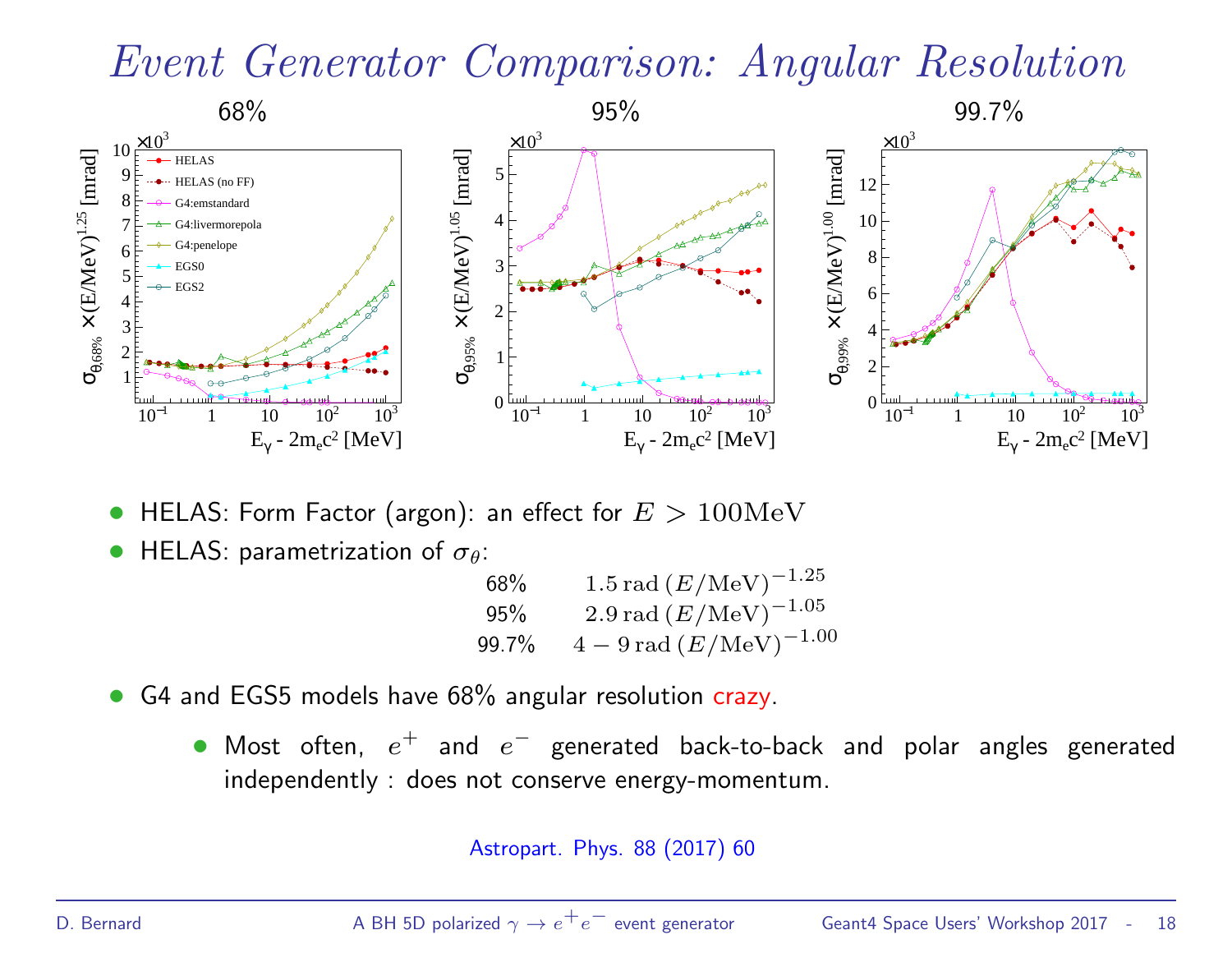## Event Generators and Telescopes



• For dense, high- $Z$  telescopes, the multiple scattering washes out track correlations and therefore the event generator differences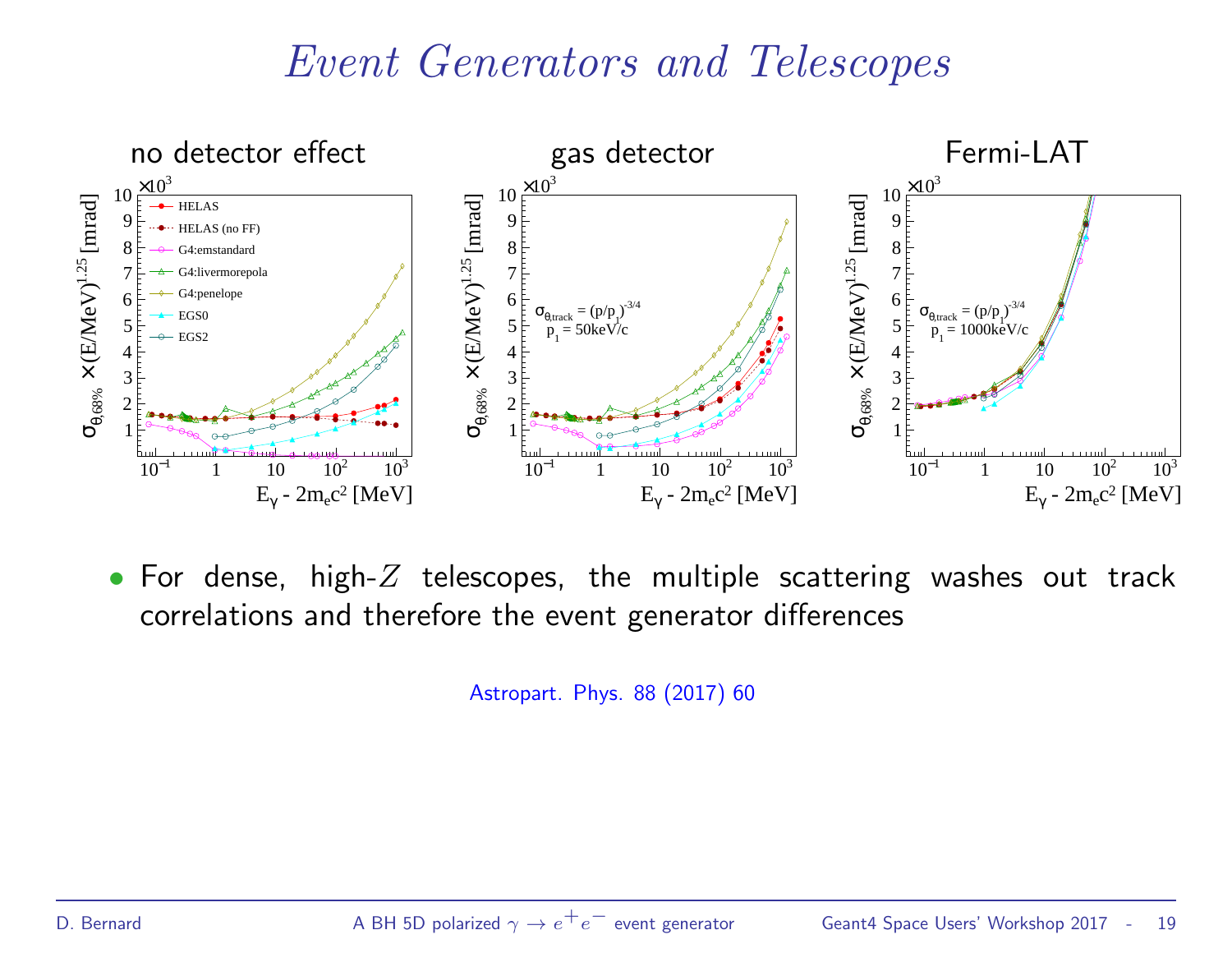#### Event Generators and Photon Linear Polarization



• Simulation of polarized  $\gamma$  conversion to pairs by G4:livermorepola surprising (polarisation asymmetry and polarisation angle)

$$
\text{Q 100 MeV,} \quad \frac{\mathcal{A}_{\text{(HELAS or BH)}}}{\mathcal{A}_{\text{G4:livermorepola}}} = \frac{(19.1 \pm 0.4)\%}{(8.7 \pm 0.6)\%} \approx 2.2
$$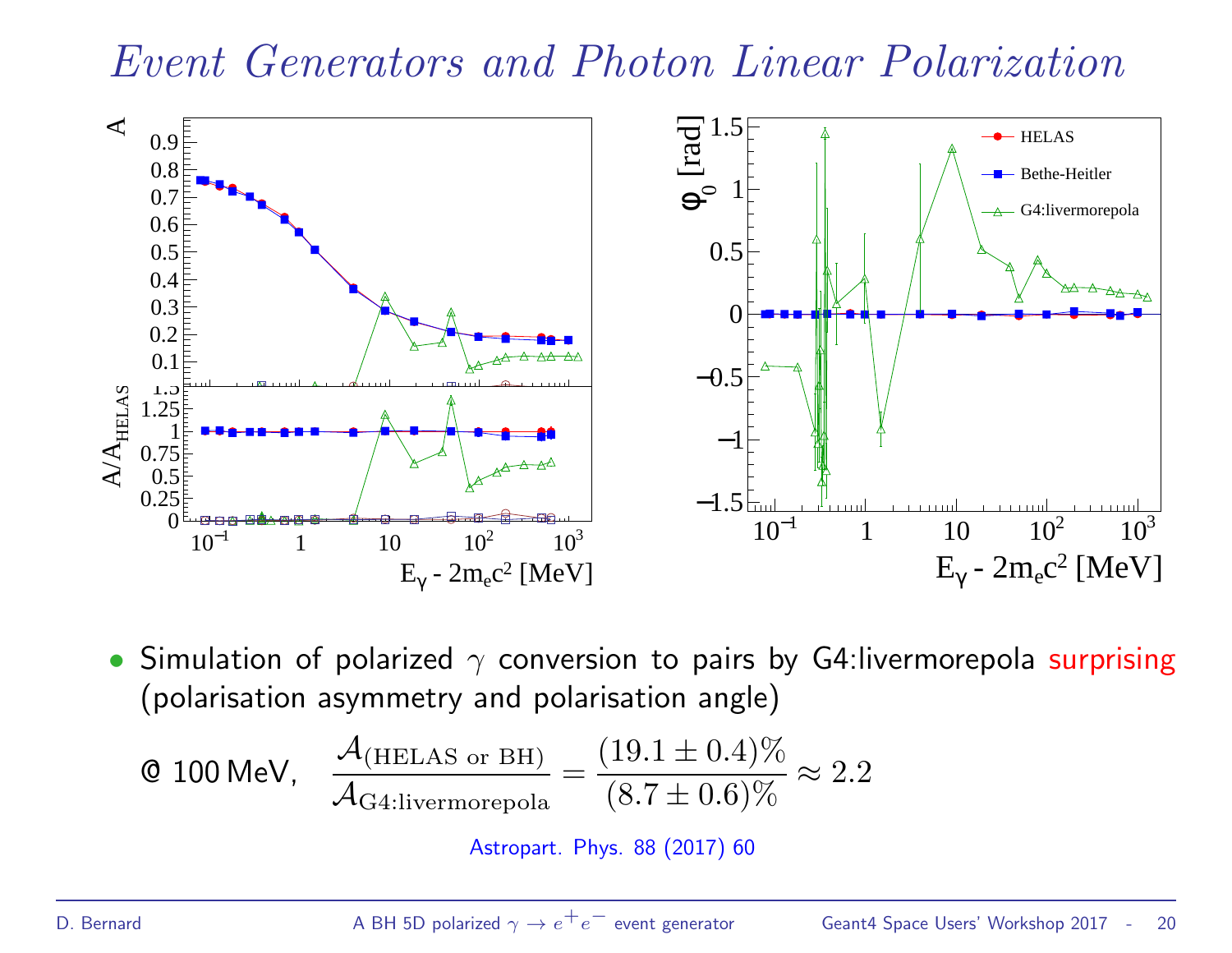# Multi-dimensional integration and event generation with package BASES/SPRING

- Method: The VEGAS algorithm, due to G. P. Lepage (J. Comput. Phys. 27 (1978) 192)
- Integration:
	- $n$ -D hyper-volume first segmented in identical cells ( $n$ -dimensional bins);
	- pdf and its variance evaluated in each cell, by shooting a number of points;
	- hyper-volume segmentation then tuned iteratively, so as to minimize the variance;
	- upon convergence, an optimal tabulation of the pdf is obtained.
- Event generation:
	- an "exact" generation from  $f(\lambda)$  is then obtained easily from the tabulated  $f_0(\lambda)$ the acceptance-rejection method
- The pdf depends on photon energy  $E$  $^{2})$ 
	- the integration step is time consuming (few seconds)
	- generation of batches of zillions events with same energy easy.
- Presently moving to a parametrized $(E)$  version for each variable.

No sign of (Bethe-Heitler)-HELAS difference: HELAS dropped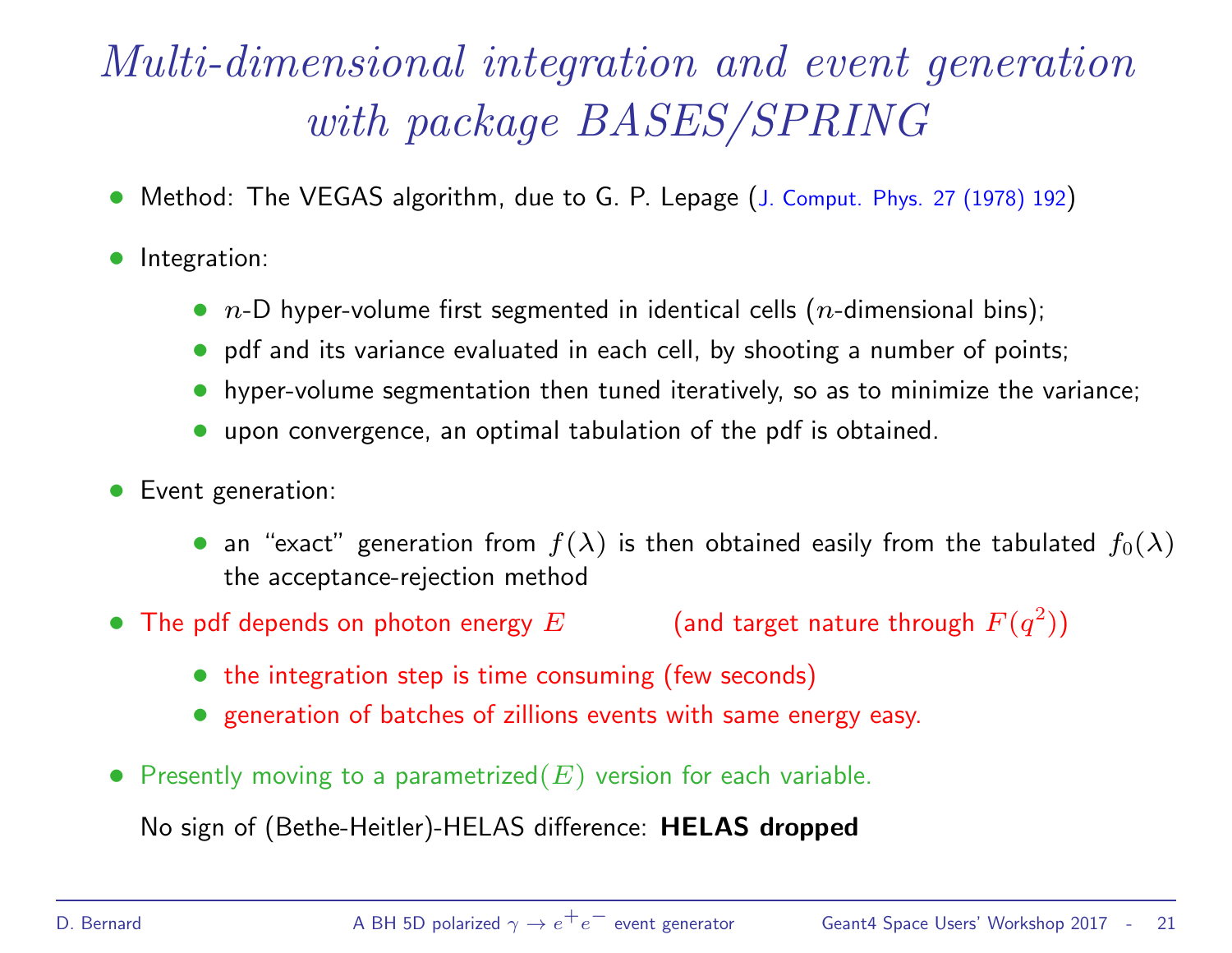Perspectives for the future: a Geant<sub>4</sub> Physics Model

- Fortran  $\rightarrow$  C++  $\rightarrow$  private G4EmModel
	- G4 experts expertise will be welcome.
- Donation to the Geant4 Collaboration if agreeable by the G4 Coll.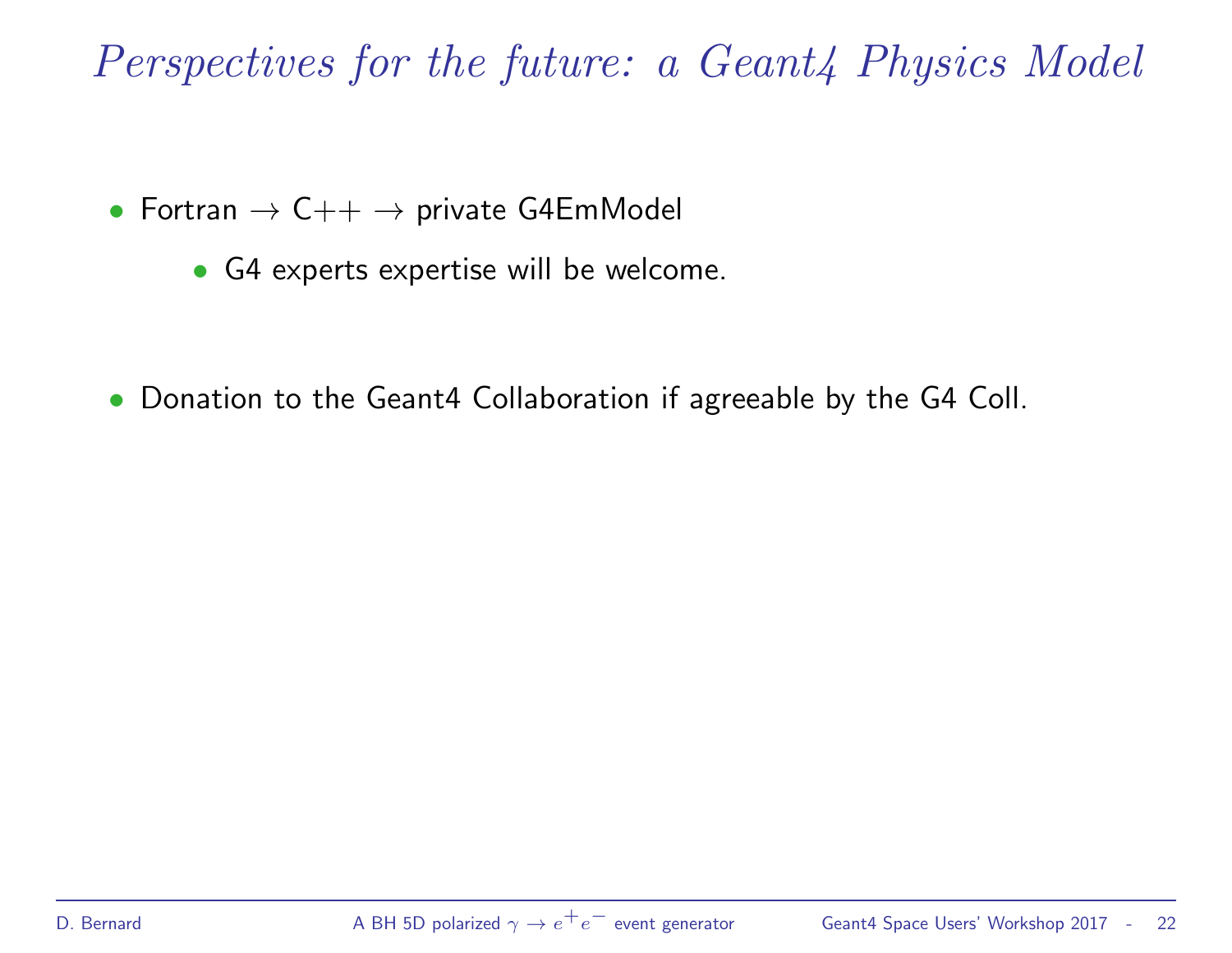## Conclusion

- Presently available physical models on the market inapropriate:
	- for simulation of high-resolution  $\gamma$  telescopes with pairs
	- for simulation of  $\gamma$  polarimeters with pairs
- Electron/ positron energy share distribution found OK.
- VEGAS-based exact, 5D, polarized event photon conversion event generator built, validated, published.
- De-VEGAS-ification in progress  $\rightarrow$  (several)- $\mu$ s single-photon generation validation already extended to  $E = 1 \,\mathrm{PeV}$
- Geant4 Physics Model later this year.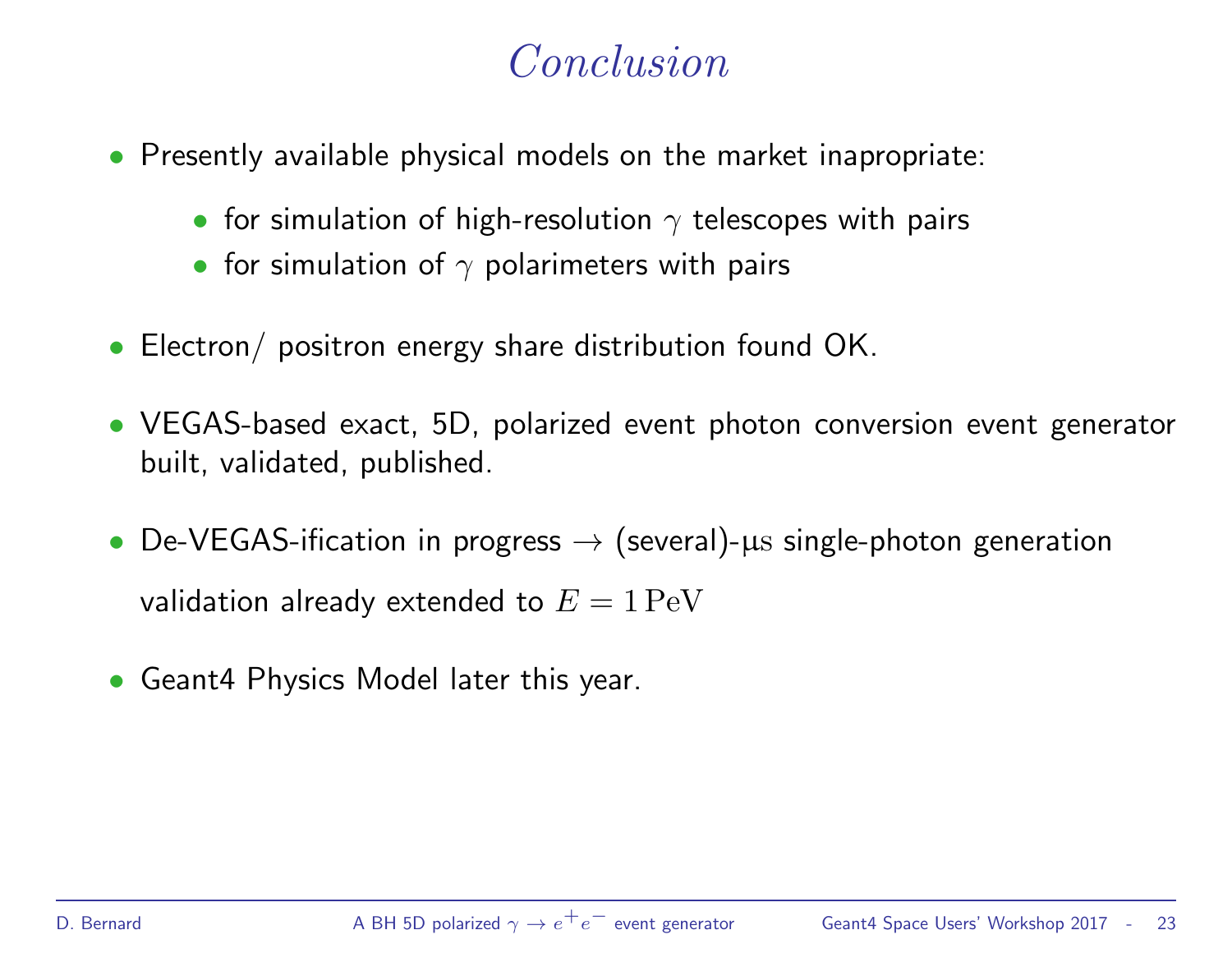Back-up slides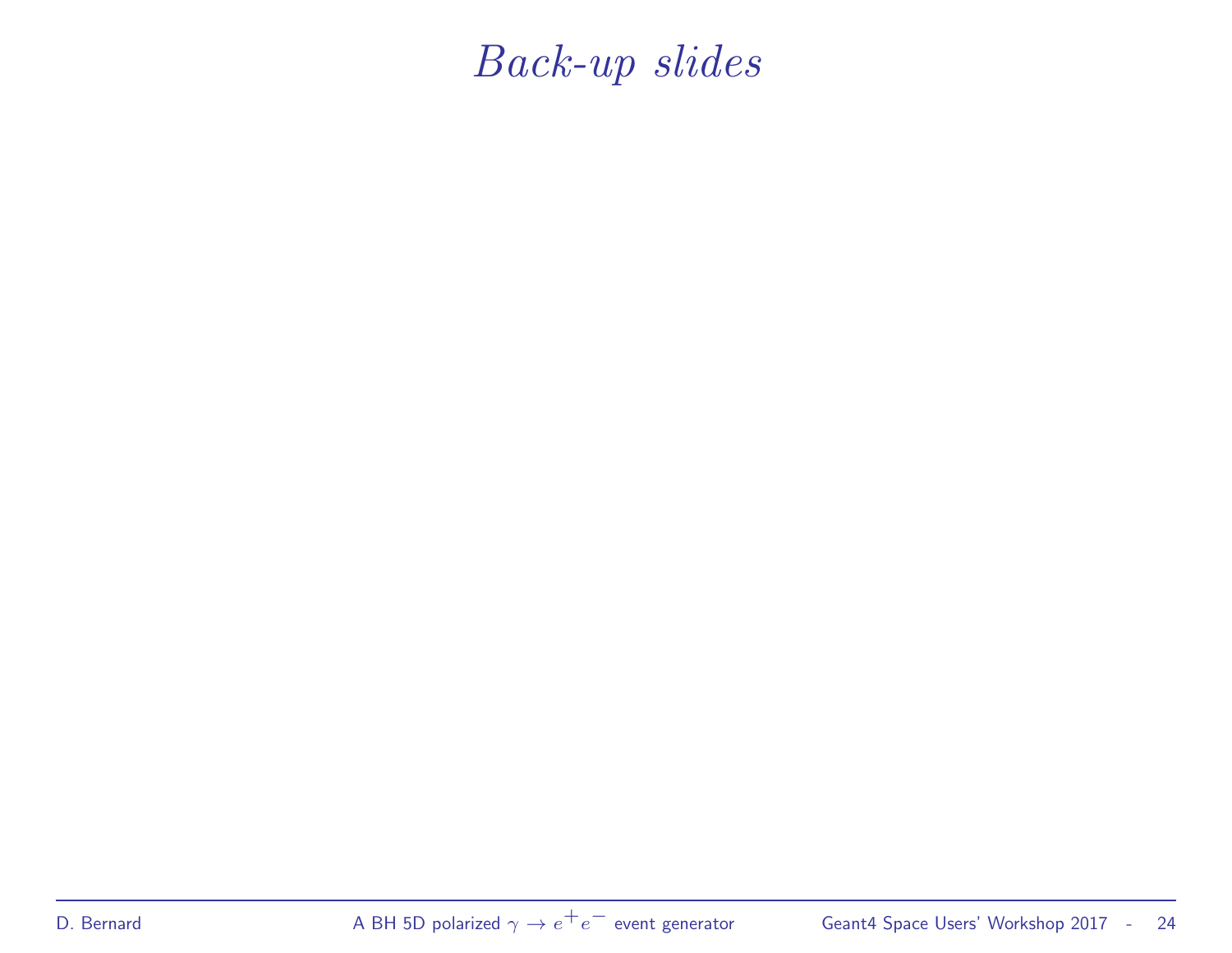#### Form Factors

• Form factors must be taken into account as the fraction of the total cross section lost increase with energy :

$$
\frac{\sigma_{\text{noFF}}}{\sigma_{\text{FF}}} = \frac{41 \log \left( 2E/m \right) - 109}{41 \log \left( 183 Z^{-1/3} \right) - 1} \tag{1}
$$

• for 2 elements  $Z_1$  and  $Z_2$ ;

noting that  $(1 - F(q^2, Z_1)) < (1 - F(q^2, Z_2))$  for  $Z_1 > Z_2$ ,

- use  $Z_2$  mock-up to shoot  $Z_1$
- The efficiency loss would be asymptotically

$$
\frac{\sigma_{\text{FF},Z_1}}{\sigma_{\text{FF},Z_2}} = \frac{41 \log \left( 183 Z_1^{-1/3} \right) - 1}{41 \log \left( 183 Z_2^{-1/3} \right) - 1},\tag{2}
$$

For example,  $\frac{\sigma_{\text{FF},Ar}}{\sim} \approx 1.095$ . (after Z  $\sigma_{\mathrm{FF},Xe}$ (after  $Z^2$  dependence rescaled).